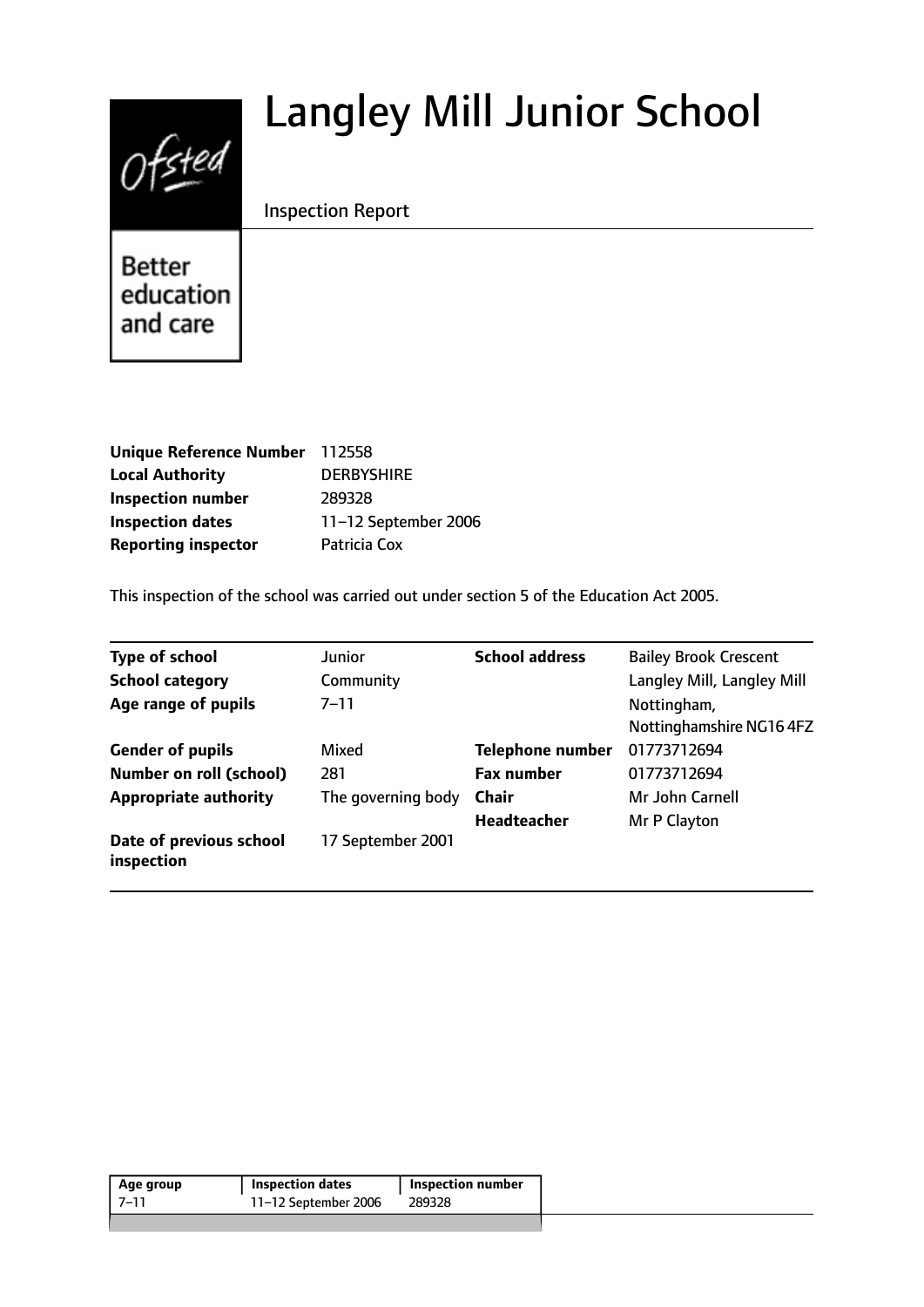© Crown copyright 2006

Website: www.ofsted.gov.uk

This document may be reproduced in whole or in part for non-commercial educational purposes, provided that the information quoted is reproduced without adaptation and the source and date of publication are stated.

Further copies of this report are obtainable from the school. Under the Education Act 2005, the school must provide a copy of this report free of charge to certain categories of people. A charge not exceeding the full cost of reproduction may be made for any other copies supplied.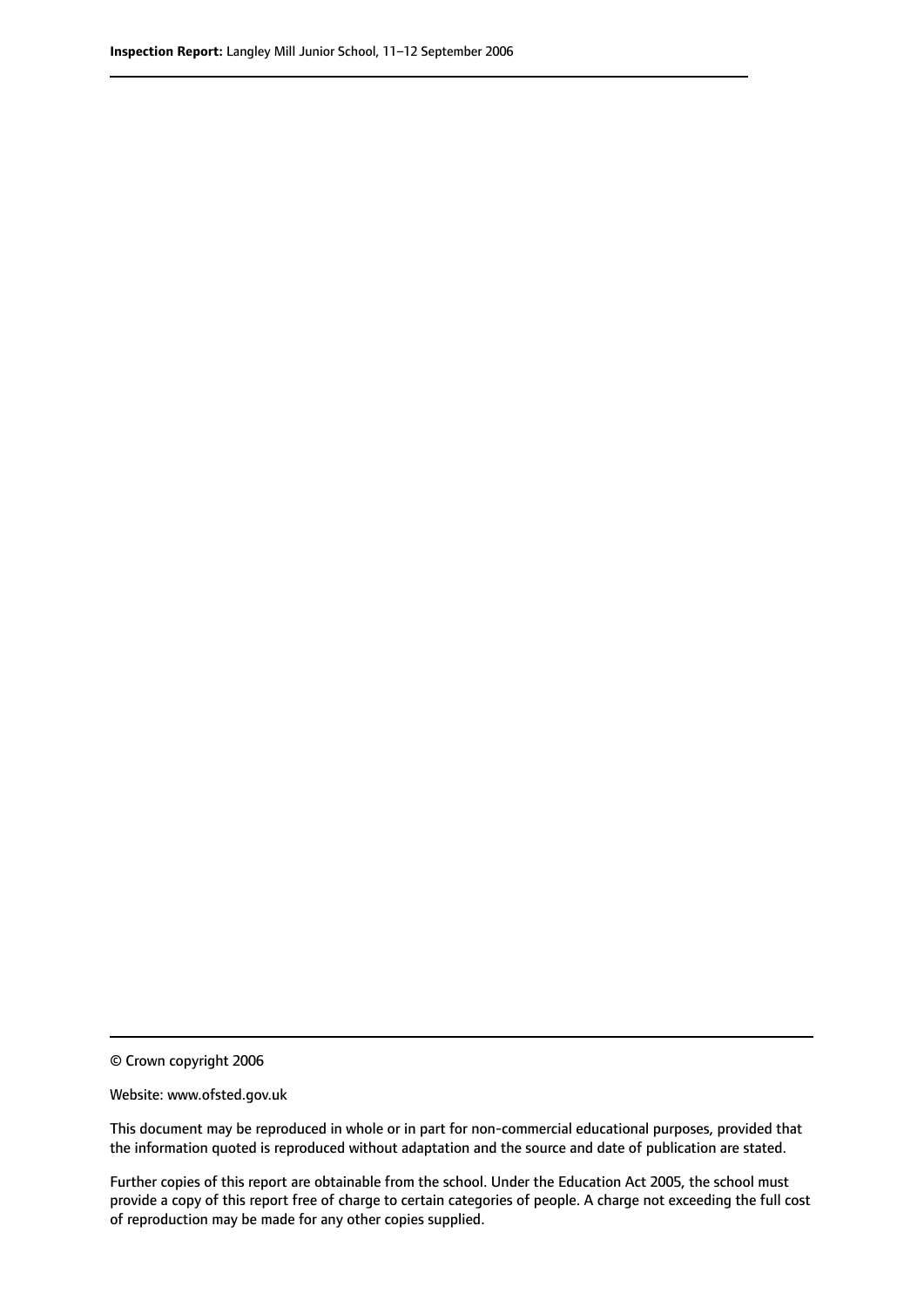# **Introduction**

The inspection was carried out by three Additional Inspectors.

## **Description of the school**

The pupils in this large junior school are almost all of White British origin and all speak English as their first language. The proportion of pupils entitled to free school meals is similar to the national average, as is the overall proportion with learning difficulties or disabilities. The school has a resource centre for pupils with hearing impairment and the proportion with statements of special educational needs is above average. Pupils come from a range of home circumstances, but many come from disadvantaged backgrounds. Overall, their attainment on entry to the school is similar to the national average. There are 10% more girls than boys in the school.

## **Key for inspection grades**

| Grade 1 | Outstanding  |
|---------|--------------|
| Grade 2 | Good         |
| Grade 3 | Satisfactory |
| Grade 4 | Inadequate   |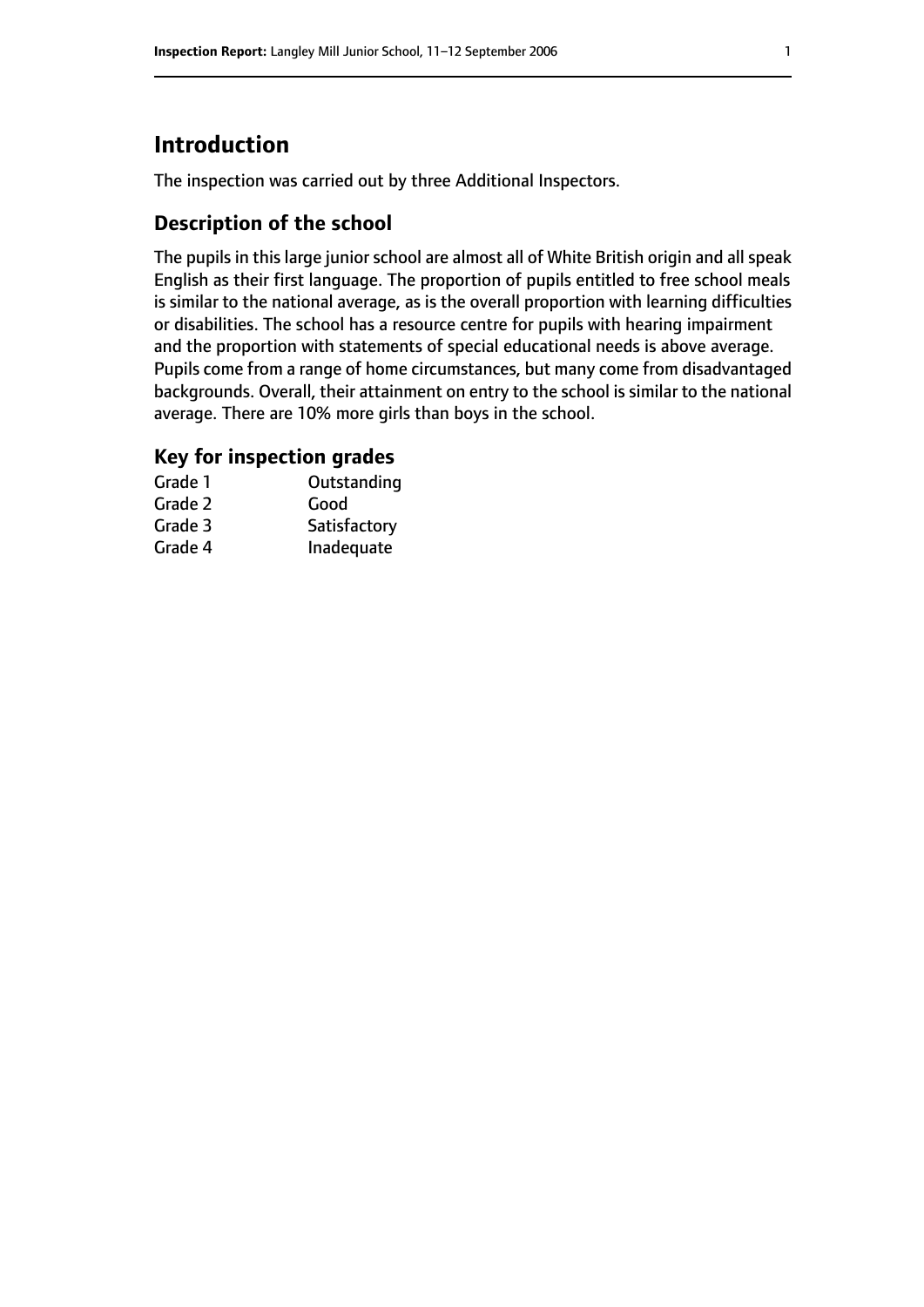# **Overall effectiveness of the school**

#### **Grade: 4**

In accordance with section 13(3) of the Education Act 2005, Her Majesty's Chief Inspector is of the opinion that this school requires special measures because it is failing to give its pupils an acceptable standard of education and the persons responsible for leading, managing or governing the school are not demonstrating the capacity to secure the necessary improvement in the school. The pupils' progress is inadequate overall and inconsistent through the school. It is better in Years 5 and 6, but this is insufficient to make up for slower progress made by most pupils earlier. Standards have been below the national average and often well below over recent years, particularly in mathematics and science. The pupils who took the Year 6 tests in 2005 made very poor progress from Year 2. The boys' achievement has been much better than the girls'. The 2006 results were better, particularly in writing. However, while achievement was adequate in writing, it was weaker in reading and remained unsatisfactory in mathematics and science. The pupils' slow progress is a consequence of teaching that is inadequate overall, although it has some strengths. Some teaching is lively and imaginative, but much lacks pace and spark. Expectations of what the pupils can achieve are often too low, and therefore the work they are given is too easy. The teachers keep a detailed record of how well the pupils do during the topics they teach but do not use these assessments well enough to match future tasks to the pupils' abilities. Nevertheless, the pupils with learning difficulties make satisfactory progress because the teaching assistants support them soundly, and those with hearing impairments do well because they receive expert support. The curriculum is satisfactory, although the teaching time is an hour short of the recommended weekly time. There are satisfactory arrangements for improving pupils' personal, health and social development. The pupils' behaviour is satisfactory and often good in lessons. The school has worked hard to improve behaviour, although some pupils are still rather boisterous in the playground. Provision for pupils' spiritual, moral, social and cultural development is satisfactory overall. However, pupils do not have enough opportunity to develop their understanding of Britain as a multicultural society. They mostly enjoy being at school, although some say they find the work rather dull and easy. Pupils are often passive in class and do not take enough responsibility for their own learning, relying too much on adults, because they have not developed their self-confidence and teamwork skills adequately. Their attendance is well below average and not enough has been done to improve it since the last inspection. This has a demonstrable impact on the attainment of some pupils. Some attempts have been made to ensure that the pupils have a healthy lifestyle, but they do not take the initiative to make healthy choices of food for themselves. The school's shortcomings are due to inadequate leadership and management, which have not ensured that there has been enough progress since the school was last inspected. Arrangements for child protection are satisfactory and pupils feel safe and secure. However, strategies for care, guidance and support are inadequate overall for a number of reasons. The school has not complied with the requirement to have a fire risk assessment and there is insufficient evidence that health and safety checks have been carried out regularly, or that all risk assessments have been completed. There are systems to measure the pupils' progress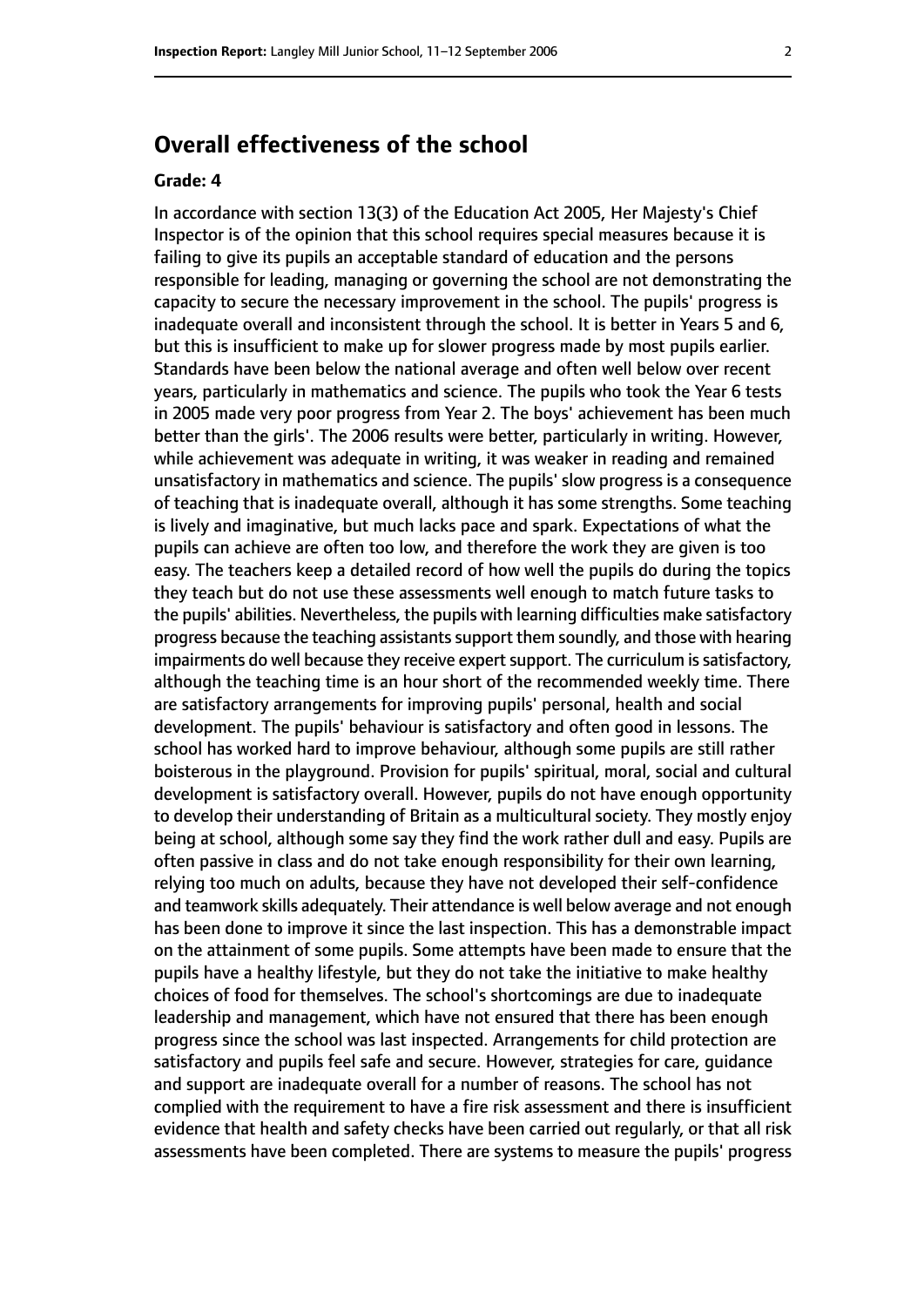and to identify those who require further support and to group them in lessons. However, the school does not have an accurate view of its own effectiveness because this information is not used adequately to identify why there are weaknesses in progress and to tackle these rigorously. Some observation of teaching is carried out but evaluations are not robust enough and therefore teachers have not been given the advice they need to improve their practice. Senior managers do not provide sufficient drive or purpose and the newly-formed leadership team is at an early stage of development. Many subject leaders carry out their work with enthusiasm but this work is not coordinated well enough because strategic planning for improvement is poor. The school gives unsatisfactory value for money.

#### **What the school should do to improve further**

- Improve the leadership and management so that there is an energetic drive for raising standards, rigorous monitoring of provision and focused strategic planning that tackles all weaknesses rapidly. - Raise standards, particularly for the girls, in reading, mathematics and science by improving teaching, the use of assessment, raising expectations of what pupils can achieve, and ensuring that teaching time meets the recommended requirement. - Take stringent measures to improve pupils' attendance. - Develop the pupils' independent learning and involve them in their lessons. - Ensure that the school takes account of all statutory requirements for health and safety.

## **Achievement and standards**

#### **Grade: 4**

Standards are too low and the pupils do not achieve well enough; this has been a trend over recent years. Girls make significantly less progress than boys. More able pupils and those with learning difficulties or disabilities make relatively better progress than others, and their achievement is satisfactory. Progress is unsatisfactory in a significant minority of lessons because work is not matched well enough to pupils' needs. Standards had risen gradually from 2001 but there was a sharp fall in 2005. In the results of the Year 6 2005 national tests, standards fell to below average in English and exceptionally low in mathematics and science; progress in all three was very poor when compared to the national picture. Although standards in English, mathematics and science rose again in 2006, they remained below the national average and the pupils had made too little progress since they took the Year 2 tests.

### **Personal development and well-being**

#### **Grade: 3**

Personal development and well-being are satisfactory, although some pupils are passive and are not encouraged to take the initiative. They are well-behaved and mostly quiet in class but tend to lose concentration quickly. They need much encouragement to do tasks and activities set as homework. However, when the teaching is good, they come alive and respond with enthusiasm. They move around the school sensibly. Outside, there are not enough activities to engage their interest and some pupils resort to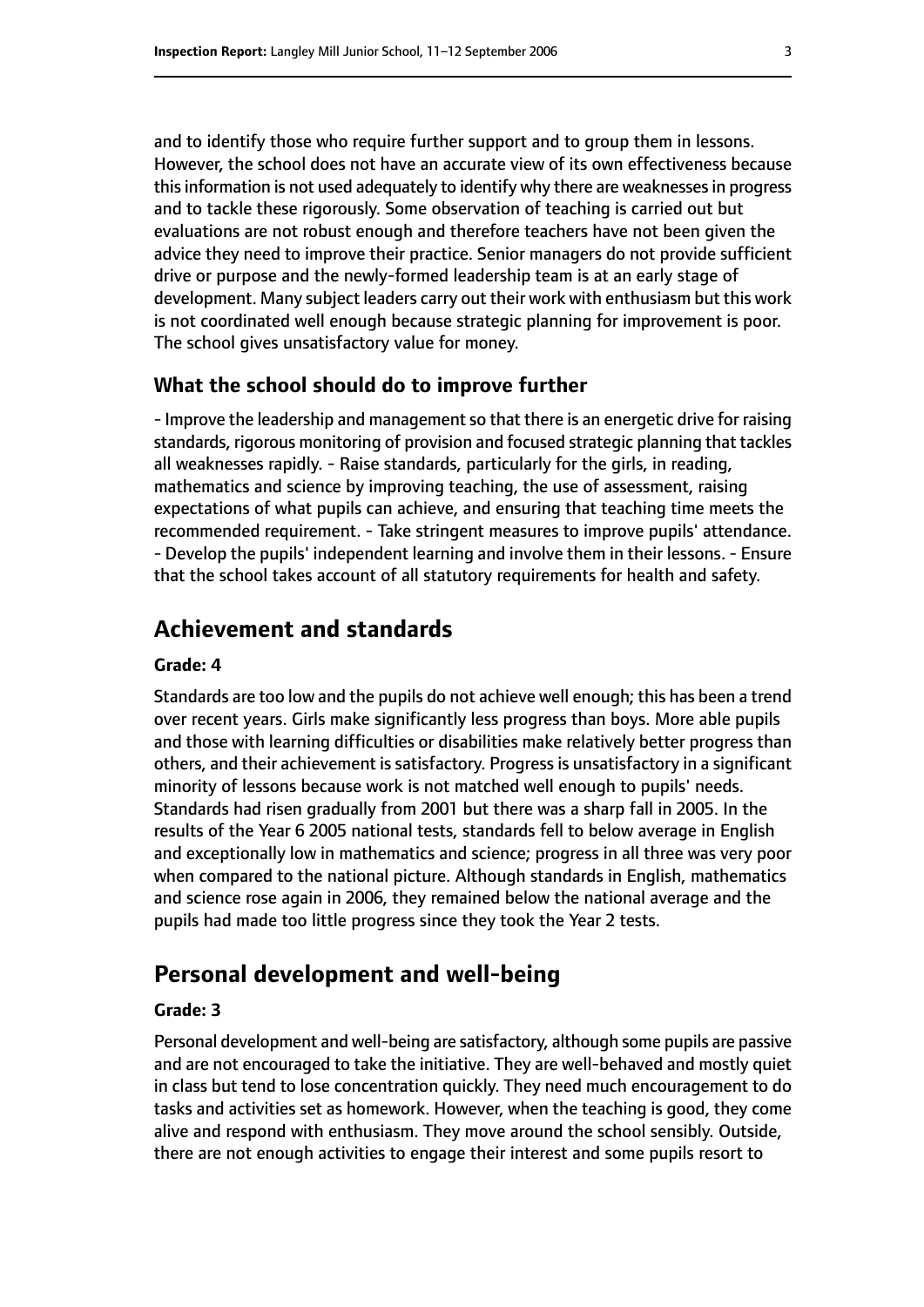rough play. The level of exclusion is high. The school has not focused enough on improving the pupils' attendance. It does not extend their awareness of the world community and multicultural issues sufficiently. Most pupils get on well together and some older pupils have opportunities to contribute to their community through the school council, tuck shop and by becoming peer mediators. The school council is beginning to encourage others to adopt healthy lifestyle choices but many pupils still do not choose to eat healthily.

# **Quality of provision**

#### **Teaching and learning**

#### **Grade: 4**

The quality of teaching and learning are inadequate but there is some good teaching in the school, which involves pupils and gets their full attention. This happens when the methods used are lively and the teacher introduces an element of fun, so that the pupils are enthusiastic and concentrate well. Teachers cope well with the awkward accommodation: some classrooms are only accessible through others and therefore some lessons are interrupted by classes moving through them. However, expectations are mainly too low and the growing bank of assessments is not used well enough to build on pupils' knowledge and skills. On some occasions, teachers adapt their lessons in the light of the pupils' learning but there is a general lack of awareness of how well different groups are doing in lessons. There is a lack of pace and excitement in many lessons and some activities are undemanding. Teachers are beginning to use more varied questioning but generally do not use techniques that would promote thinking, assess progress or involve all pupils rather than accepting answers from the few who volunteer.

## **Curriculum and other activities**

#### **Grade: 3**

The school day is organised to make efficient use of the time available, but because teaching time is shorter than that recommended, time is squeezed for some subjects. There have been recent initiatives in Year 5 to organise the curriculum more imaginatively but it is too early to see any impact. There are adequate opportunities to work with and contribute to the community but few school clubs, which restricts pupil's social development. There is a suitable personal and social programme that pays appropriate attention to sex and drugs education. The curriculum is adequately enlivened by some days that focus on an individual subject and by visits and visitors.

#### **Care, guidance and support**

#### **Grade: 4**

Staff are concerned and committed to ensuring the health, safety and protection of pupils but school systems and structures are not robust enough. Pupils say bullying is now rare and they have more confidence in the measures for dealing with problems.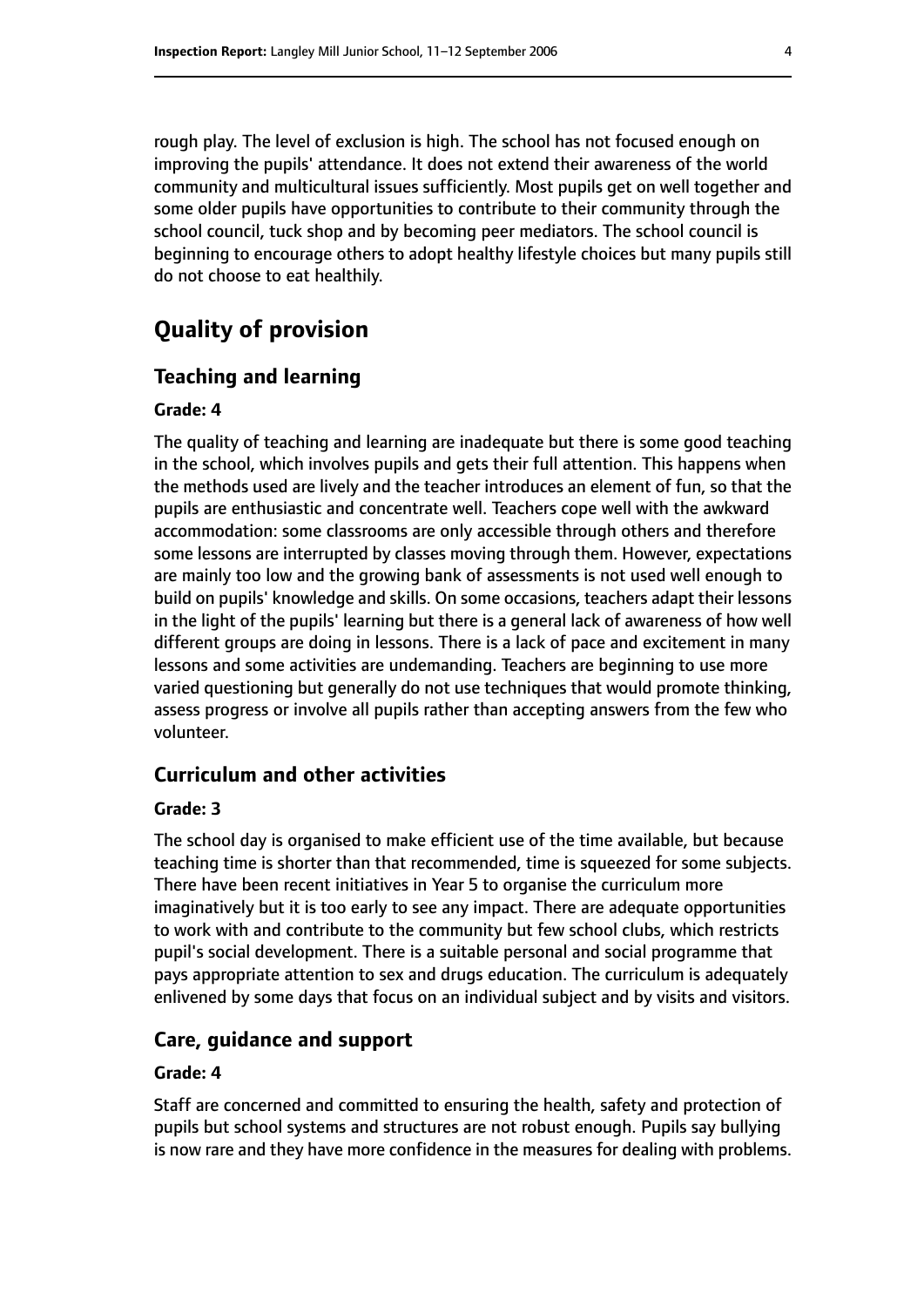Nevertheless bullying and bad behaviour remains a concern for some parents. Teachers develop an understanding of pupil's pastoral needs but they do not always respond consistently if difficulties arise. Some risk assessments are carried out such as health and safety surveys but there is insufficient evidence that these are done regularly and robustly. Marking is often inadequate and does not support assessment.

## **Leadership and management**

#### **Grade: 4**

The school has recently started to tackle some of its weaknesses with support from the local authority. Action has included the introduction of an assessment system that allows the school to track pupils' progress more rigorously. However, the senior managers do not yet use this performance data effectively to monitor how well the school is doing. They have been slow to adopt recent initiatives, for example, the focus on developing the pupils' ability to take responsibility and to become informed citizens. Other initiatives have been adopted in a superficial way. Although pupils receive effective help once they have underperformed in tests, insufficient priority has been given to improving the quality of teaching in order to prevent the underachievement. Expectations of pupils' achievement are too low and there is a tendency for the school to suggest that this is beyond their control. While parents are mainly positive about the school, they are not consulted well enough. Governors are adequately informed and understand many of the school's strengths and weaknesses. However, governance is inadequate because they tend to rely too heavily on the headteacher and have not ensured that the school meets all statutory requirements.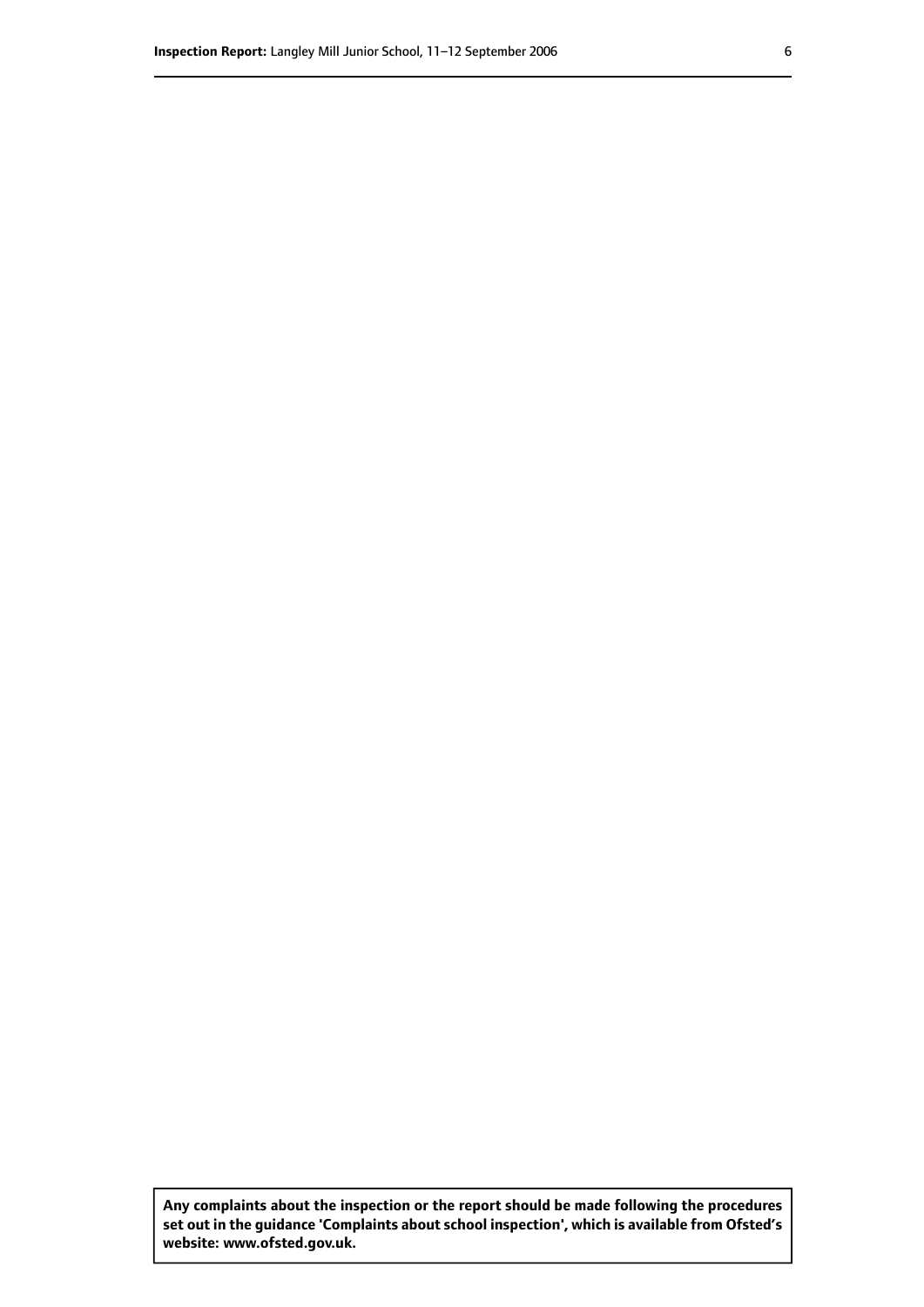# **Inspection judgements**

| Key to judgements: grade 1 is outstanding, grade 2 good, grade 3 satisfactory, and grade 4 | <b>School</b>  |
|--------------------------------------------------------------------------------------------|----------------|
| inadeauate                                                                                 | <b>Overall</b> |

# **Overall effectiveness**

| How effective, efficient and inclusive is the provision of education, integrated<br>care and any extended services in meeting the needs of learners? | 4  |
|------------------------------------------------------------------------------------------------------------------------------------------------------|----|
| How well does the school work in partnership with others to promote learners'<br>well-being?                                                         |    |
| The effectiveness of the school's self-evaluation                                                                                                    |    |
| The capacity to make any necessary improvements                                                                                                      |    |
| Effective steps have been taken to promote improvement since the last<br>inspection                                                                  | No |

# **Achievement and standards**

| How well do learners achieve?                                                                               |   |
|-------------------------------------------------------------------------------------------------------------|---|
| The standards <sup>1</sup> reached by learners                                                              |   |
| How well learners make progress, taking account of any significant variations between<br>groups of learners | 4 |
| How well learners with learning difficulties and disabilities make progress                                 |   |

# **Personal development and well-being**

| How good is the overall personal development and well-being of the<br>learners?                                  |   |
|------------------------------------------------------------------------------------------------------------------|---|
| The extent of learners' spiritual, moral, social and cultural development                                        |   |
| The behaviour of learners                                                                                        |   |
| The attendance of learners                                                                                       |   |
| How well learners enjoy their education                                                                          |   |
| The extent to which learners adopt safe practices                                                                |   |
| The extent to which learners adopt healthy lifestyles                                                            |   |
| The extent to which learners make a positive contribution to the community                                       |   |
| How well learners develop workplace and other skills that will contribute to<br>their future economic well-being | 4 |

# **The quality of provision**

| How effective are teaching and learning in meeting the full range of the<br>learners' needs?                        |  |
|---------------------------------------------------------------------------------------------------------------------|--|
| $\mid$ How well do the curriculum and other activities meet the range of needs $\mid$<br>and interests of learners? |  |
| How well are learners cared for, guided and supported?                                                              |  |

 $^1$  Grade 1 - Exceptionally and consistently high; Grade 2 - Generally above average with none significantly below average; Grade 3 - Broadly average to below average; Grade 4 - Exceptionally low.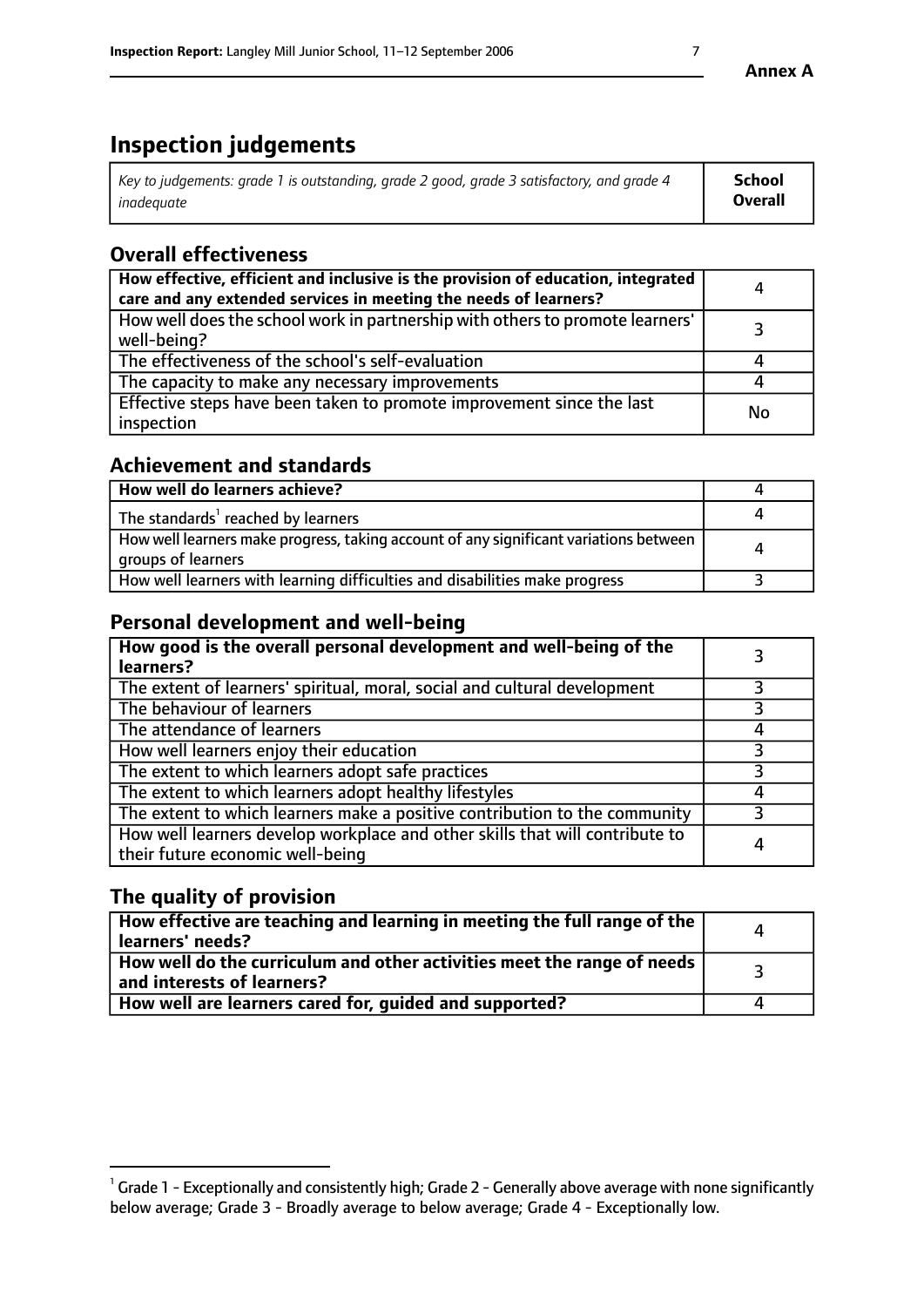# **Leadership and management**

| How effective are leadership and management in raising achievement<br>and supporting all learners?                                              |           |
|-------------------------------------------------------------------------------------------------------------------------------------------------|-----------|
| How effectively leaders and managers at all levels set clear direction leading<br>to improvement and promote high quality of care and education | 4         |
| How effectively performance is monitored, evaluated and improved to meet<br>challenging targets                                                 | 4         |
| How well equality of opportunity is promoted and discrimination tackled so<br>that all learners achieve as well as they can                     | 4         |
| How effectively and efficiently resources, including staff, are deployed to<br>achieve value for money                                          | 4         |
| The extent to which governors and other supervisory boards discharge their<br>responsibilities                                                  | 4         |
| Do procedures for safequarding learners meet current government<br>requirements?                                                                | Yes       |
| Does this school require special measures?                                                                                                      | Yes       |
| Does this school require a notice to improve?                                                                                                   | <b>No</b> |